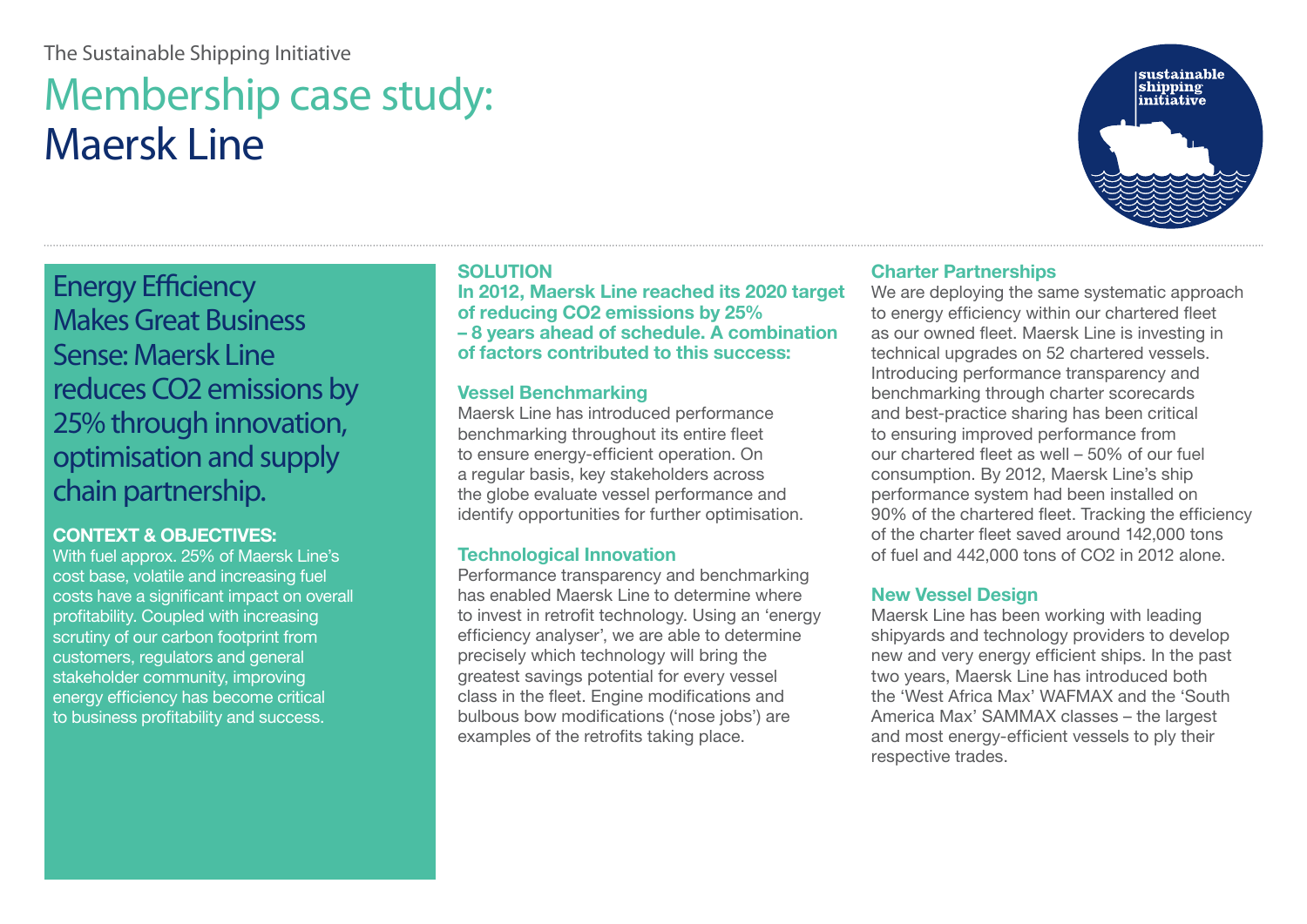# The Sustainable Shipping Initiative Membership case study: Maersk Line



# 'Maersk raises the bar with a new 40% target'

**Confident that energy efficiency and carbon performance will remain critical to sustainable profitable growth, we have now raised our target to 40% by 2020 using 2007 as a baseline. Efficiency improvements only get harder with each year, so we have to keep pushing operational and technical boundaries to get there.**

**Starting in 2013, Maersk Line will take delivery of 20 new Triple-E vessels, the world's largest, most efficient ships. Offering Economy of scale, Energy efficiency and being Environmentally-improved, the Triple-E will take the industry in a new and more environmentally conscious direction, cutting CO2 emissions by some 50% per container moved on the Asia-Europe trade.**

### **OUTCOMES**

Reducing CO2 is a triple-win for Maersk Line:

- It reduces cost and improves competitiveness: In 2012, Maersk Line saved \$1.6 billion in fuel costs alone due to improved energy efficiency.
- It helps Maersk Line customers reduce their supply chain CO2 emissions: In 2012, Maersk Line customers saved 2.100.000 tons of CO2 by choosing Maersk Line. We now offer a more energy efficient product to our customers on many global trade lanes and are leveraging our position to build long-term business partnerships with customers wishing to collaborate on sustainability.

### **It is good for the environment:**

In 2012, Maersk Line reduced its emissions per container-kilometre by 11% compared to the year before – a 7% decrease in absolute emissions compared to 2011. We are in business for the long-term and therefore take an active role in defining the future we want to be part of.

# Customer Quote:

"Supply chain collaboration plays a crucial role to become faster, more cost efficient and more sustainable in our end to end operation. We recently recognized Maersk for true excellence and leadership within their field with a 'Partner to Win Award' for their commitment to working with Unilever to grow our businesses sustainably together."

### **David Beauchamp**

Vice President Logistics, Unilever